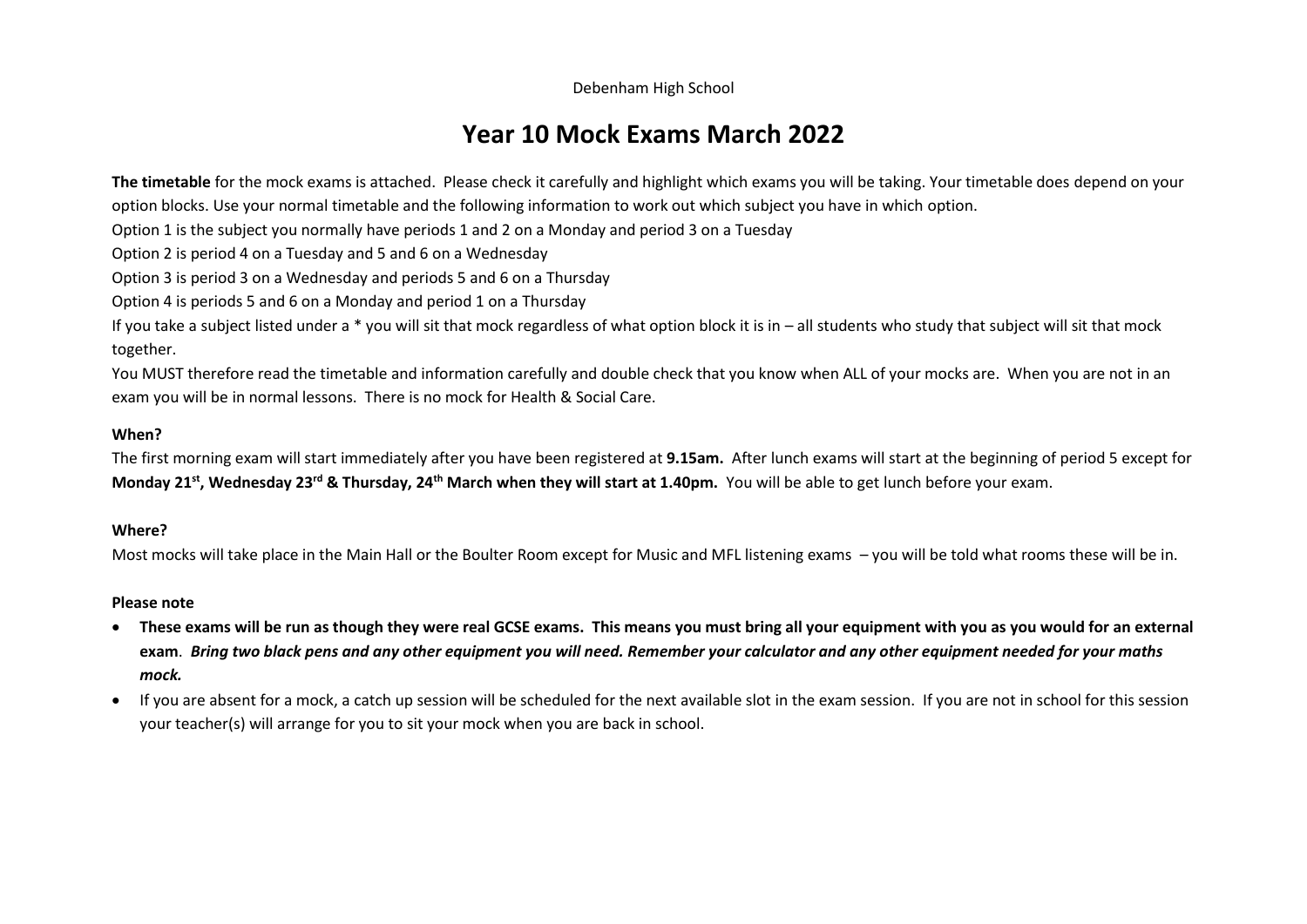|                | Monday, 21st March                                                                                                                               | Tuesday, 22 <sup>nd</sup> March     | Wednesday, 23rd March                                                                          | Thursday, 24 <sup>th</sup> March                                                                                                               | Friday, 25 <sup>th</sup> March           |  |  |  |
|----------------|--------------------------------------------------------------------------------------------------------------------------------------------------|-------------------------------------|------------------------------------------------------------------------------------------------|------------------------------------------------------------------------------------------------------------------------------------------------|------------------------------------------|--|--|--|
|                | Exams start at 9.15am ~<br>$\sim$                                                                                                                |                                     |                                                                                                |                                                                                                                                                |                                          |  |  |  |
| $\mathbf{1}$   | Option 1<br>Business (1hr 30m)                                                                                                                   |                                     | <b>Option 2</b><br>History (1hr 15m)                                                           | Option 4<br>Computing (1hr 30m)                                                                                                                |                                          |  |  |  |
| $\overline{2}$ | French Writing Foundation<br>(1h05) & Higher (1hr 20m)<br>Drama (1hr 45m)<br>PE (1hr)<br>Spanish Writing Foundation<br>(1h05) & Higher (1hr 20m) | <b>Science</b><br>Biology (1hr 10m) | Geography (1hr 15m)<br>Music (1hr 45m)<br>Film Studies (1hr 30m)<br>Creative i-Media (1hr 15m) | Food (1hr 30m)<br>DT RM (1hr 30m)<br>Business (1hr 30m)<br>PE (1hr)                                                                            | <b>Science</b><br>Chemistry (1hr 10m)    |  |  |  |
| <b>Break</b>   |                                                                                                                                                  |                                     |                                                                                                |                                                                                                                                                |                                          |  |  |  |
| 3              |                                                                                                                                                  |                                     |                                                                                                |                                                                                                                                                |                                          |  |  |  |
| 4              |                                                                                                                                                  |                                     |                                                                                                |                                                                                                                                                |                                          |  |  |  |
| Lunch          | $\sim$ Exam starts at 1.40pm $\sim$                                                                                                              |                                     | $\sim$ Exam starts at 1.40pm $\sim$                                                            | $\sim$ Exam starts at 1.40pm $\sim$                                                                                                            |                                          |  |  |  |
| 5              |                                                                                                                                                  |                                     | French<br>(all students)                                                                       | Option 3                                                                                                                                       | <b>English</b><br>English Language (45m) |  |  |  |
| 6              | <b>Maths</b><br>Paper 1 (1hr 30m)                                                                                                                | <b>RE</b><br>(all students) (50m)   | Listening<br>Foundation (35m)<br>Higher (45m)<br>Reading<br>Foundation (45m)<br>Higher (1h)    | DT RM (1hr 30m)<br>French Writing Foundation<br>(1h05) & Higher (1hr 20m)<br>DT Textiles (1hr 30m)<br>Geography (1hr 15m)<br>History (1hr 15m) |                                          |  |  |  |